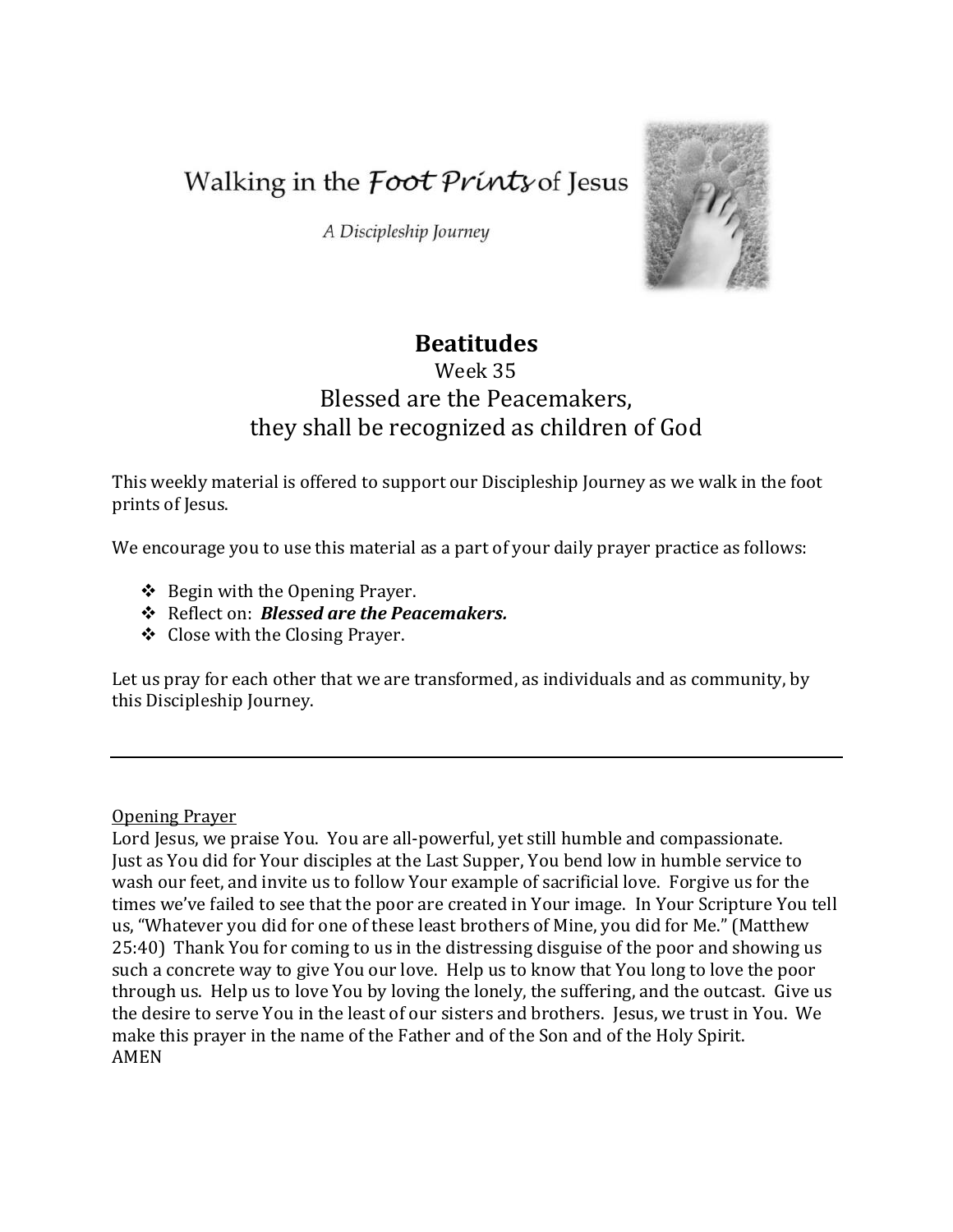### Reflection:

## *Blessed are the Peacemakers, they shall be recognized as children of God*

So often the world defines peace as the avoidance or absence of conflict. We go to great lengths to protect our power, prestige, and property, creating lots of rules or laws about who has access and who does not, who belongs and who does not, who deserves and who does not. If everyone is getting along, isn't that a form of peace? Not really - peace keeping is not peace making. Being a peacemaker means *pursuing* peace - resolving conflict and reconciling relationships.

To be a peacemaker, though, we must first be at peace with ourselves. We must be firmly rooted in who we are as children of God. Do we believe that we are beloved children of God? Have we let go of regrets, forgave ourselves for our transgressions, resolved our inner conflicts? Are we merciful with ourselves as God is merciful? Do we love ourselves as God loves us? Jesus tells us, "*Peace I leave you, my peace I give you."* Jesus wants to give us the kind of peace that only He provides, but we must first be able to receive and embrace His peace before we can hope to bring that peace into the world.

What does that look like? Embracing the peace of Christ means we no longer live out of fear. We no longer need to grasp for power, prestige, control, and possessions because we trust that God will provide for all we need. We are free to live and love authentically, risk being vulnerable, and speak our truth even when it does not align with others.

But still this is not enough to fulfill the demands of this Beatitude. "There is not true peace," as Paul VI said, "without justice." Being freed from the burden of fear, we are then called to offer this peace to others through acts of justice and self-sacrifice. Peacemaking begins with the realization of the dignity of each member in the community; e*ach and every person* is precious in the eyes of God. Peacemakers exclude no one, but embrace even those who are a bit odd, troublesome or difficult, demanding, different, beaten down by life, or simply uninterested. January's Discipleship materials defined this kind of justice and selfsacrifice as God's way made present in the world through genuine care for the community.

Peacemaking is hard work; it calls for great openness of mind and heart. This kind of peace is not about creating consensus or satisfying the majority; it does not attempt to ignore or avoid conflict. Rather, peacemakers face conflict head on, resolve it, restore relationships, and reconcile community.

Peacemakers truly "make" peace, foster peace; they weave peace and friendship into the very fabric of their lives. To those who sow peace Jesus makes this magnificent promise: "They will be called children of God."

How does Jesus invite you to make peace this week?